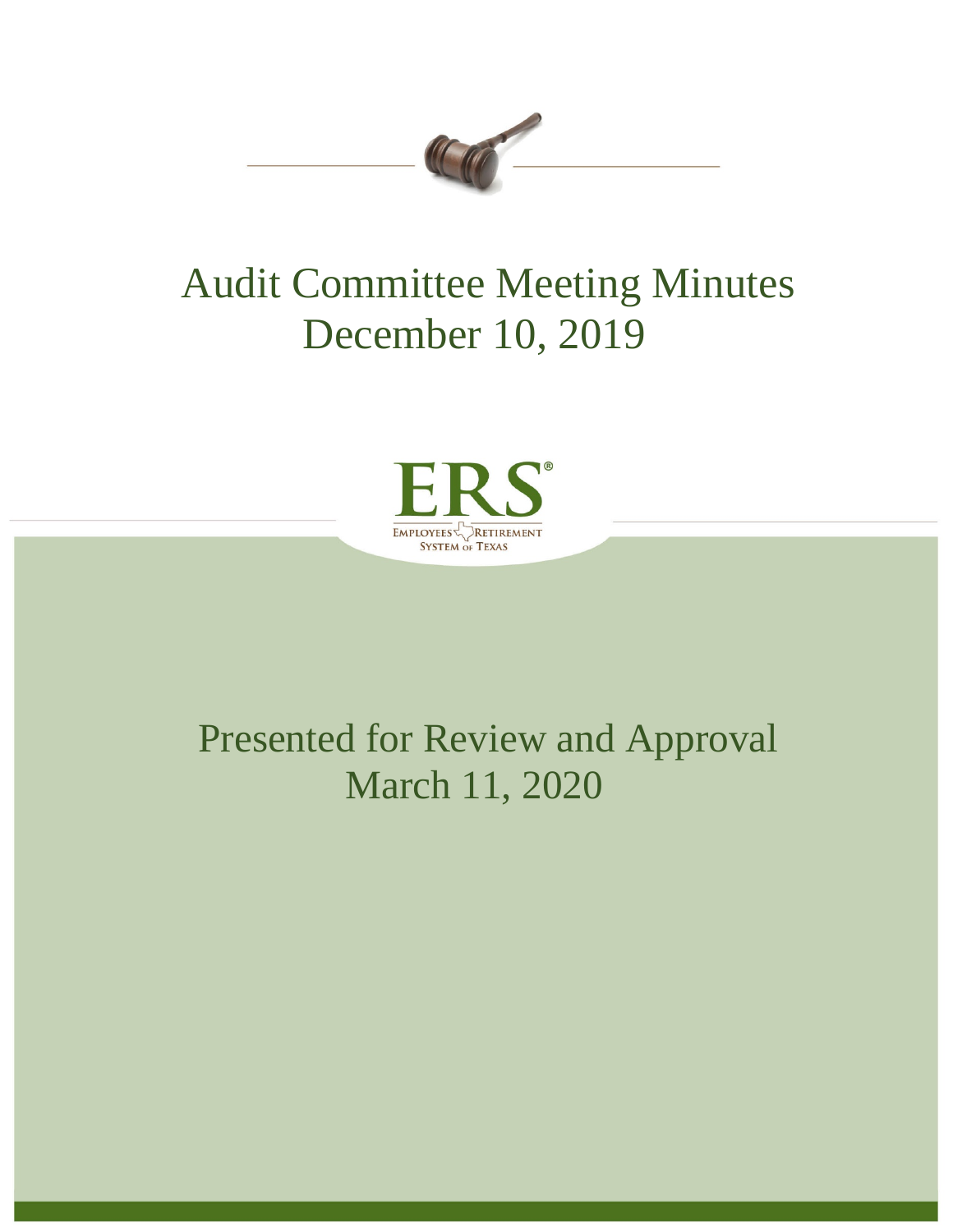## **TABLE OF CONTENTS**

| 1.                                                                                                 |  |
|----------------------------------------------------------------------------------------------------|--|
|                                                                                                    |  |
| 2.                                                                                                 |  |
| 2.1 Review and Approval of the Minutes to the August 21, 2019 ERS Audit Committee Meeting -        |  |
|                                                                                                    |  |
|                                                                                                    |  |
|                                                                                                    |  |
|                                                                                                    |  |
|                                                                                                    |  |
| 4.1 Adjournment of the ERS Board of Trustees Audit Committee meeting. Following adjournment of the |  |
| Audit Committee, the Board of Trustees will take up the remaining Board agenda items7              |  |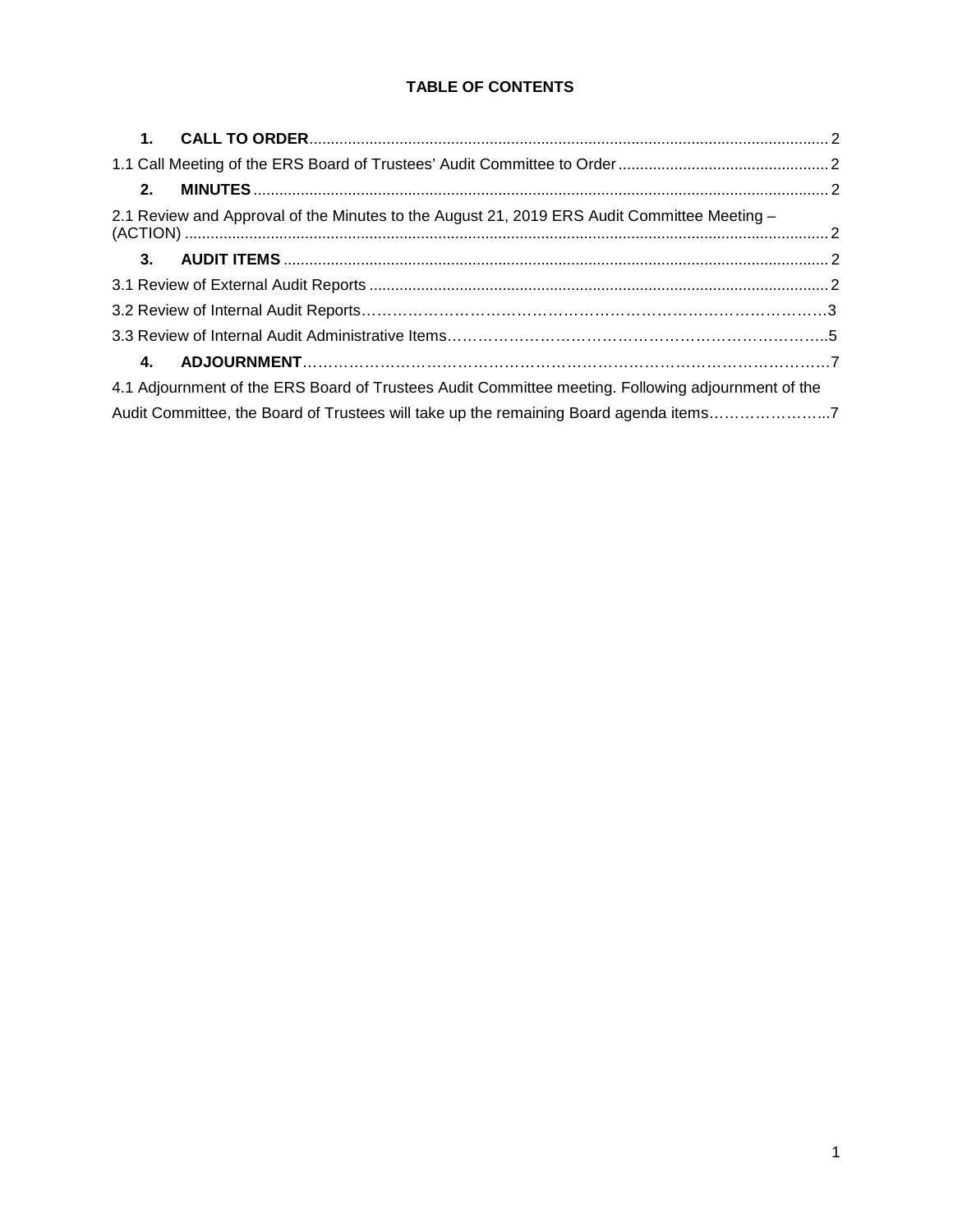## **AUDIT COMMITTEE MEETING EMPLOYEES RETIREMENT SYSTEM OF TEXAS December 10, 2019 TRS Board Room, E513 TRS Building - 1000 Red River Street Austin, Texas 78701**

## **TRUSTEES PRESENT**

Catherine Melvin, Audit Chair Brian Barth, Member Ilesa Daniels, Member I. Craig Hester, Member Dr. James Kee, Member

## **ERS DIRECTORS PRESENT**

Porter Wilson, Executive Director Cathy Terrell, Deputy Executive Director Paula A. Jones, Deputy Executive Director & General Counsel William Nail, Special Projects & Policy Advisor Jennifer Chambers, Director of Government Relations Tony Chavez, Director of Internal Audit Bernie Hajovsky, Director of Enterprise Planning Office Robin Hardaway, Director of Customer Benefits Machelle Pharr, Chief Financial Officer Gabrielle Schreiber, Director of Procurement and Contract Oversight Dee Dee Sterns, Director of Human Resources Kathryn Tesar, Director of Benefits Communications Tom Tull, Chief Investment Officer Chuck Turner, Chief Information Officer Keith Yawn, Director of Strategic Initiatives

#### **ERS STAFF PRESENT**

Jason Avants, Information Systems Kelley Davenport, Executive Office Juli Davila, Investments Pablo de la Sierra, Investments Courtney Dunn, Investments Aaron Ismail, Internal Audit Tressie Landry, Internal Audit Ricky Lyra, Investments Greg Magness, Internal Audit Betty Martin, Investments Roger Nooner, Benefits Communications Karen Norman, Internal Audit Jamey Pauley, Enterprise Planning Office Susie Ramirez, Executive Office Tanna Ridgway, Investments Robert Sessa, Investments Mary Jane Wardlow, Executive Office

## **ALSO PRESENT**

Morgan Burandt, State Auditor's Office Hillary Eckford, State Auditor's Office Andrea Focht-Williams, Texas Municipal Retirement System Colleen McGlamry, UnitedHealthcare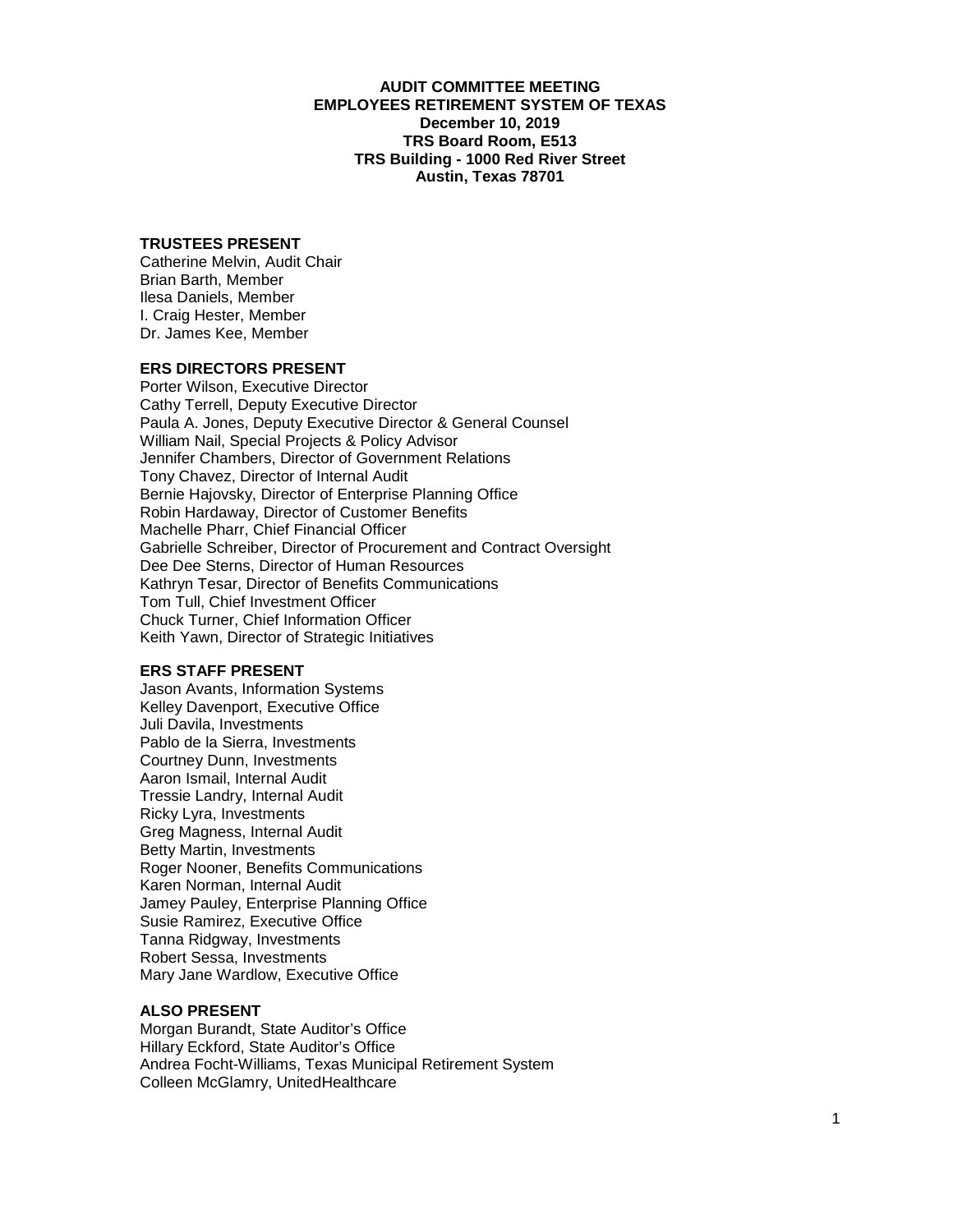## **Meeting of the ERS Board of Trustees' Audit Committee**

## <span id="page-3-0"></span>**1. CALL TO ORDER**

## <span id="page-3-1"></span>*1.1 Call Meeting of the ERS Board of Trustees' Audit Committee to Order*

Ms. Catherine Melvin, Chair of the Board of Trustees Audit Committee of the Employees Retirement System of Texas (ERS), noting a quorum was present, called the meeting to order at 9:00 a.m. and read the following statement:

"A public notice of the ERS Board of Trustees Audit Committee meeting containing all items on the proposed agenda was filed with the Office of the Secretary of State 10:50 a.m. on Monday December 2, 2019, as required by Chapter 551 Texas Government Code, referred to as the Open Meetings Law."

## <span id="page-3-2"></span>**2. MINUTES**

#### <span id="page-3-3"></span>*2.1 Review and Approval of the Minutes to the August 21, 2019 ERS Audit Committee Meeting – (ACTION)*

Ms. Melvin opened the floor for a motion on the approval of the minutes from the August 21, 2019 ERS Audit Committee meeting.

The Board then took the following action:

**Move** that the ERS Board of Trustees Audit Committee of the Employees Retirement System of Texas approve the minutes to the meeting held on August 21, 2019.

**Motion** by Craig Hester, second by Jim Kee Final Resolution: Motion Carries Aye: Craig Hester, Doug Danzeiser, Ilesa Daniels, Catherine Melvin, Jim Kee

## <span id="page-3-4"></span>**3. AUDIT ITEMS**

#### <span id="page-3-5"></span>*3.1 Review of External Audit Reports*

Mr. Tony Chavez, Director of Internal Audit, introduced Hillary Eckford and Morgan Burandt with the State Auditor's Office (SAO) to present their Annual Incentive Compensation Audit performed on four agencies issued in August.

Mr. Burandt described the issue ratings used by the State Auditor's Office and stated that ERS obtained a rating which indicates that the auditors believe that ERS has the ability to administer the Incentive Compensation Program (ICP) successfully. The auditors found that ERS calculated incentive compensation in accordance with most of its policies and procedures. There were a few recommendations, first is to strengthen the controls over the review process for calculating awards. Secondly, some changes in calculation methodology were not communicated to executive management. Thirdly, since converting the calculation process to a database, the agency has not finalized updates to the documented policies and procedures of the program and they are still in draft form.

Ms. Melvin asked if there was anything the auditors felt that the board should know that is not already in the audit. Ms. Eckford responded that everything they feel important was included in the report.

Mr. Chavez thanked the state auditors and invited DeeDee Sterns, Human Resources Director, and Jamey Pauley, Program Specialist, to discuss changes made to the program since the issuance of the report.

Mr. Pauley reviewed a few of the significant changes made to the program:

• The ICP payment date moved from December 1 to February 1 to provide more time for due diligence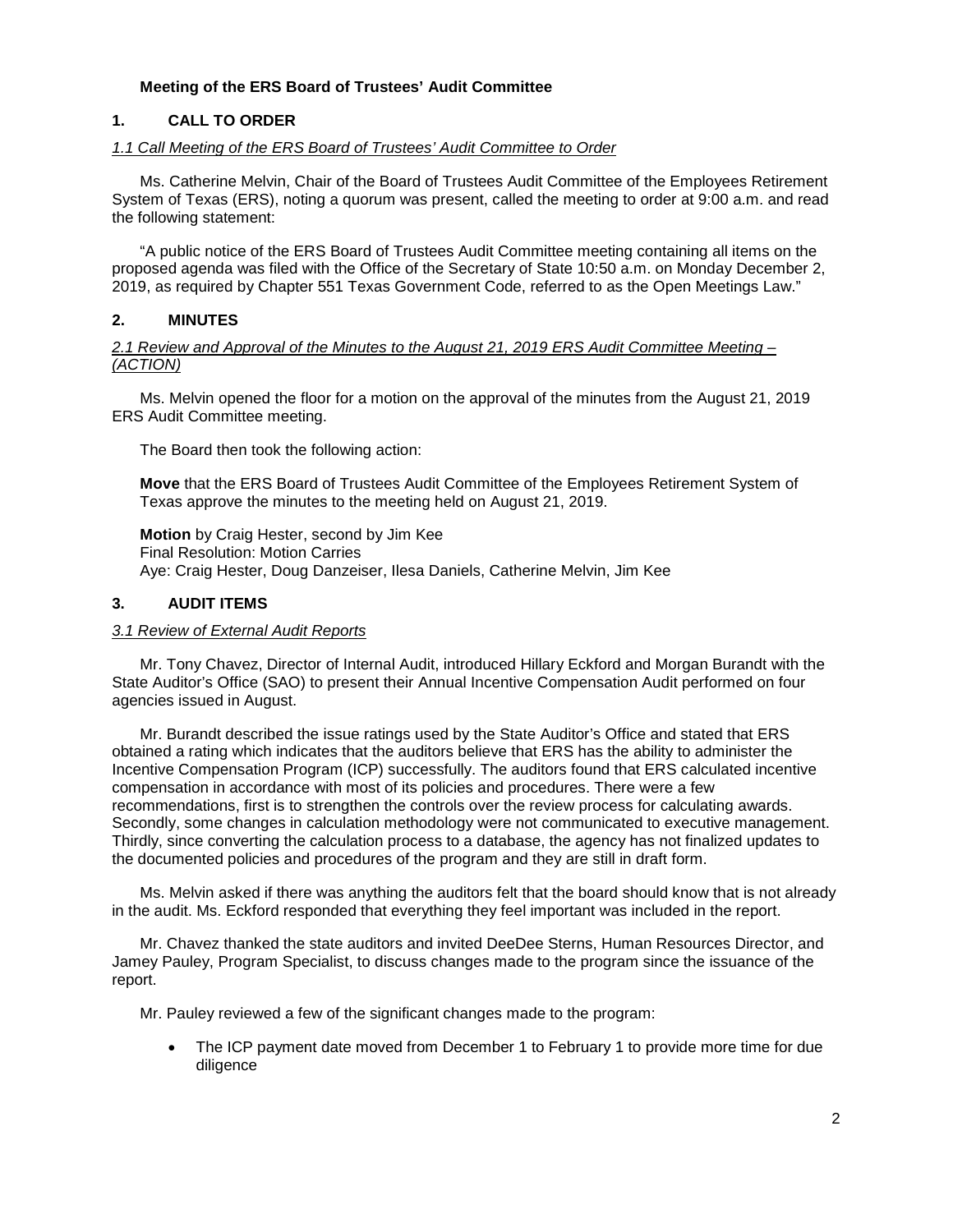- Moved responsibility for the investment performance calculations from Investment Services to Finance
- Implemented a formal change management process for tracking changes and standardizing necessary approvals
- Partnered with our third-party reviewer to have them perform additional, smaller scale verifications for changes or corrections that occur after they've done their intensive verification in the fall
- Updated procedures to reflect current policy and practice and developed a detailed timeline and task list

Ms. Sterns noted that Human Resources has administrative oversight responsibilities for the ICP and stated that the agency is committed to 100% error free calculations and payment processing. She noted that in addition to the changes noted by Mr. Pauley, they will continue to monitor the program with continual evaluation for appropriateness.

Mr. Pauley and Ms. Sterns clarified that changing the calculation responsibility to Finance began with the 2019 plan year payments. Finance performs the payment calculations and Human Resources partners with a contracted third-party vendor to validate those calculations.

There were no questions or further discussion, and no action was required on this item.

## <span id="page-4-0"></span>*3.2 Review of Internal Audit Reports*

<span id="page-4-1"></span>Mr. Tony Chavez, Director of Internal Audit, informed the board of one completed engagement: Audit of Profit Share. Mr. Chavez introduced Tressie Landry, audit manager, and Greg Magness, audit lead.

Mr. Magness stated that the audit covered the processes in place to calculate, track, and report profit share distributed to ERS investment partners. Beginning September 1, 2017, ERS was required to build a formal model, based on best practices and industry standards, to calculate, track and report profit share by asset class. This is the only requirement for ERS to report these costs in our annual financial report, as the Government Accounting Standards Board has remained silent regarding these costs. Prior to this, ERS had informal processes in place to verify and track profit share.

Profit share is earned by our investment partners for returns exceeding agreed-upon performance. The better an investment performs the more profit the manager can earn. Before a manager can earn profit share, they must return certain costs to ERS and meet investment thresholds. For instance, an agreement may specifiy that any profit above an 8% return will be split in some manner between ERS and the manager. Profit share is also referred to as carried interest in the alternative investment world. However, the legislature defined profit share to include incentive fees, performance fees, and carried interest. Therefore, amounts distributed to hedge fund managers and external investment advisors are also included in this report.

The Institutional Limited Partners Association (ILPA), of which ERS is a member, is considered an industry leader in working on transparency and reporting in the private equity industry. They have developed a set of principles to guide the discussion between general partners and the investors entering into these investments. They have defined three guiding principles of an effective private equity partnership as:

- the alignment of interests between the general partner and the investors,
- governance of the fund or the partnership, and
- transparency in the information that is reported on the investments, as well as fees and expenses.

According to ILPA, profit sharing is one of the best ways to align that interest between the general partner and the investors. ERS implemented the requirements immediately, including the amounts of profit share that were distributed in FY17 in that year's annual financial report. From there, staff began developing a control framework to ensure compliance with the statute going forward. While the amounts are significant, they are based on performance above agreed-upon criteria. As ERS has sought to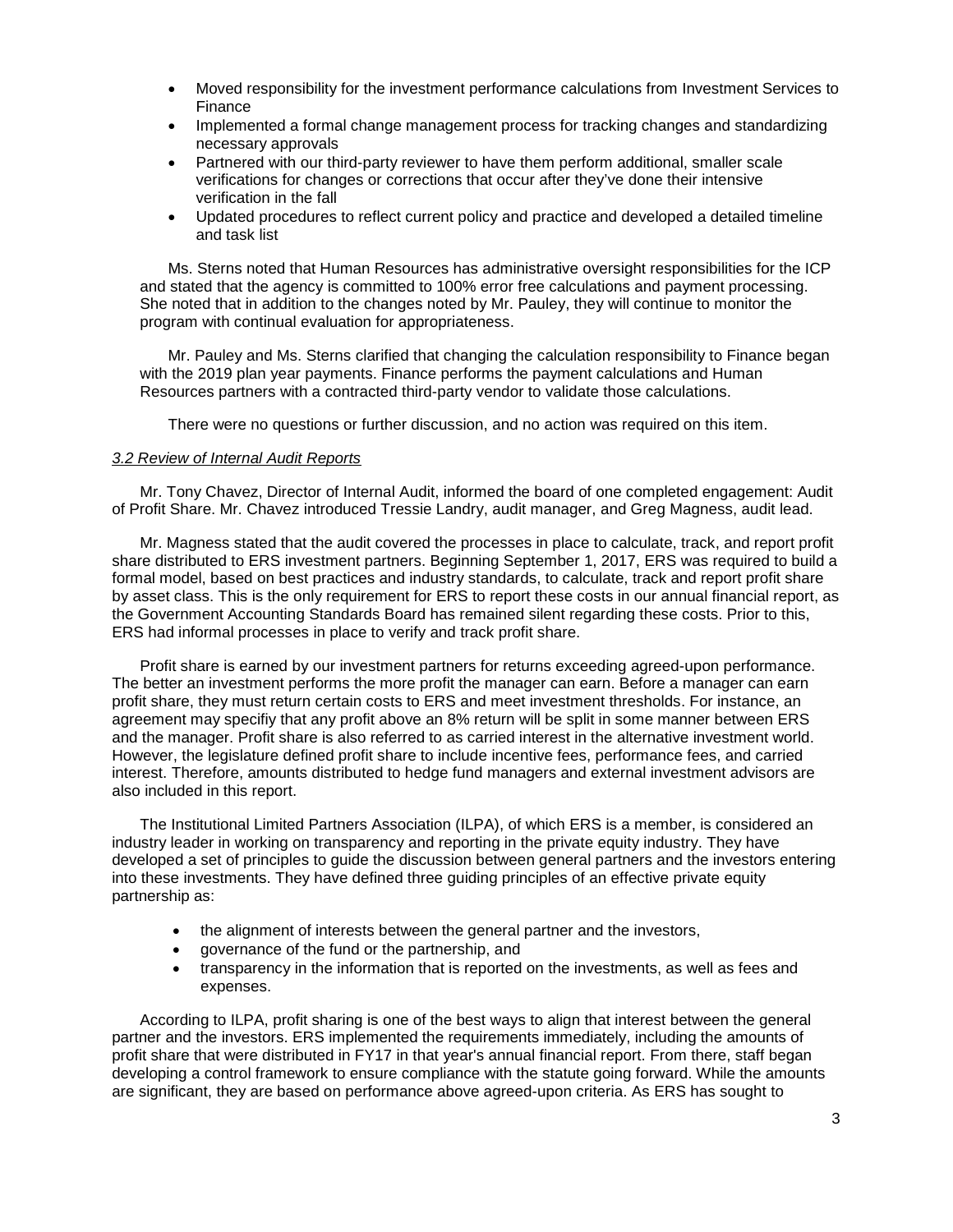diversify the investments of the trust fund these represent the cost of entering into these types of investments.

In order to show the development of this program, a timeline is included as in the report which shows the progression of ERS' monitoring and reporting of these costs.Processes have now been automated and formalized to include ERS' re-calculation of the profit share to ensure accuracy.

Mr. Magness clarified for Mr. Hester that only the Hedge Fund profit share is re-calculated by a thirdparty.

The overall assessment for the audit was satisfactory for both scope areas: profit share formation and profit share reporting. There were two observations that will be discussed, but first Mr. Magness covered the various methodologies used by the asset classes to verify profit share, all of which are based on best practices. These include:

- using a third-party to verify profit share calculations (hedge funds asset class)
- perform desk reviews of the calculation methodology used by the general partner (private real estate asset class)
- internal re-calculation (private equity asset class)

In the future, the Finance division will internally verify profit share calculations for private real estate, private infrastructure, and private fixed income asset classes in addition to the private equity.

Mr. Hester acknowledged that profit share is a complex and complicated process for all asset classes and asked for the number of different partnerships included in these asset classes. Mr. Magness reported that there are 150 partnerships just for private equity, and he would need assistance with specific numbers for the other asset classes, but he estimates around 300 partnerships. Most general partners send statements quarterly. Mr. Hester calculated that would be around 1,200 basic fee statements per year and inquired about the size of staff dedicated to performing the re-calculations. Mr. Magness reported that there are three individuals, each assigned an asset class, (except hedge funds, which is recalculated by the consultant) in the investment accounting department of the Finance division.

Mr. Magness stated that any discrepancies are addressed by the portfolio managers working with the general partners. Occassionally a member of the finance team has to follow-up with the general partner to obtain information needed for the re-calculation. Mr. Chavez stated that this addresses observation two in the report, where it is more of an evolution of the program. Right now, there is a framework to identify variances and the next maturation would be to have an escalation process when there are differences between the accountant's re-calculation and the general partner's calculation.

Mr. Magness continued the discussion about the first observation, stating there were control gaps defined by both process owners and auditors that led to improvements in efficiency and completeness of reporting:

- Private real estate as some profit share amounts were not included in the consolidated annual financial report, a formalized reconciliation process was implemented
- Hedge funds reporting procedures have been automated, however, an issue with timing meant that amounts reported in July and August would never be included. Going forward, the reporting period will be adjusted to include all 12 months.

The second observation relates to maturing the program to include an escalation process for the accountants re-calculating profit share distributions. Internal Audit recommends that portfolio managers be part of the re-calculation process when discrepancies exist since they are ultimately responsible for the portfolio and issues encountered by the accountants should be considered in their management of the investment.

Mr. Chavez noted that this addresses Dr. Kee's question from earlier – the decision maker or portfolio managers, who understand all the investments in their portfolio, would be best to determine how to handle discrepancies.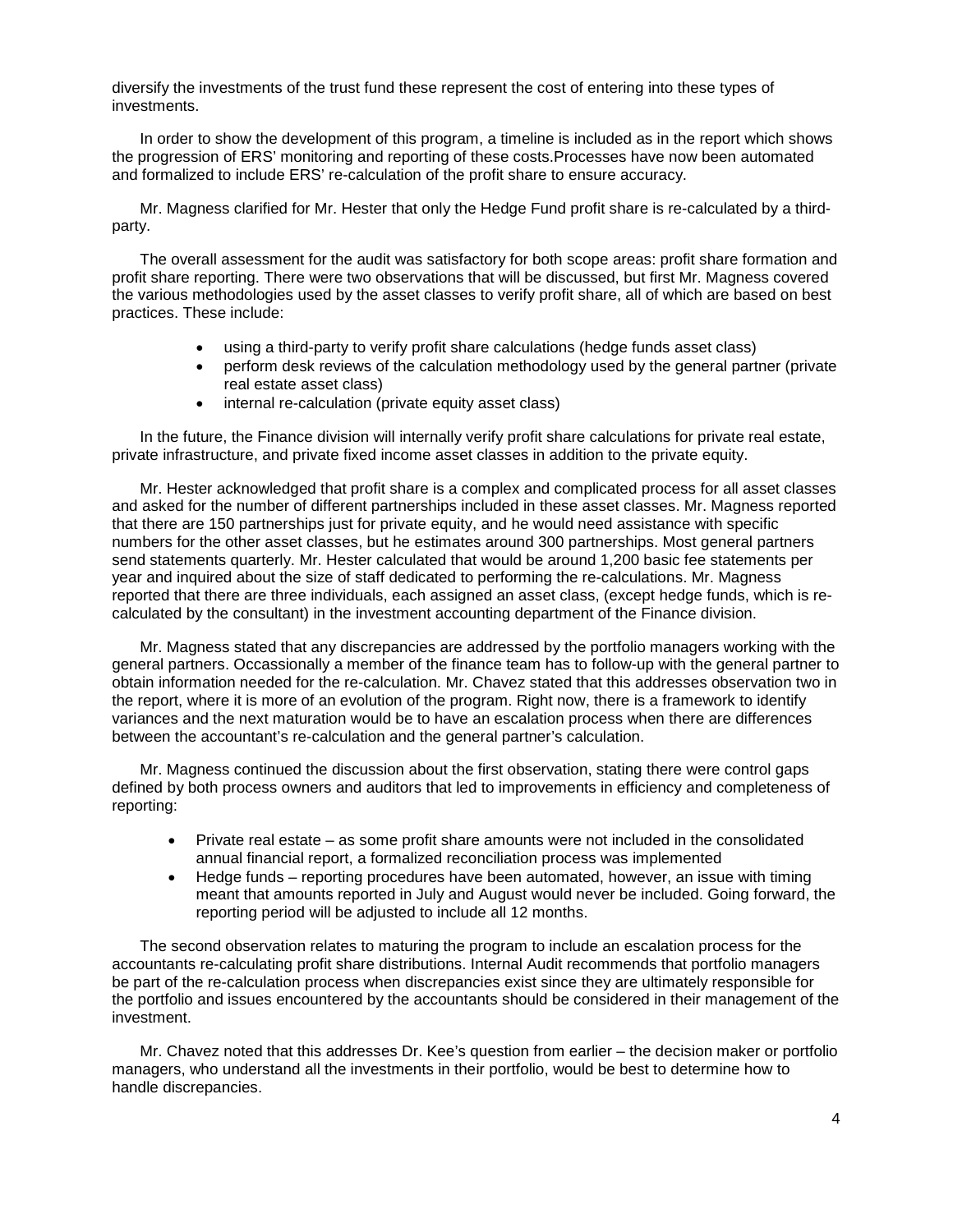Mr. Barth inquired about the frequency and size of variances. Mr. Magness reported that in his testing, he did not see one that reconciled to the penny, and all but one were within the tolerable variance of 10%. Mr. Chavez added further that some differences are inherent to the process due to complexity or timing and these issues are not unique to ERS. One of the reasons ILPA was created was to begin establishing best practices, and as mentioned earlier, ERS is a member organization.

Ms. Melvin asked if the ERS Investment Compliance Officer could assist in the review of the numerous statements. Mr. Chavez believes that the current framework in existence is sufficient to handle the workload, but it will be something that ERS should continue to evaluate. He referred to Appendix C of the report which outlines some significant components of profit share. Every agreement is different for each of these components, making each re-calculation unique to that agreement. In his opinion, he thinks this is more of an accounting and tracking function and something that the portfolio managers should be actively testing and managing, but there could be some oversight from investment compliance.

Mr. Magness continued with the remaining recommendations highlighting the need to share information between divisions to increase efficiencies. Increased communication between the legal and finance divisions and asking the portfolio managers and teams to share investor-level reporting with the accounting team would reduce asking for the same information. Finally, additional effort should be made to ensure the system of record for tracking profit share amounts be kept up-to-date so that historical information is accurate and information reported in agency financial statements is supported.

There were no questions or further discussion, and no action was required on this item.

## *3.3 Review of Internal Audit Administrative Items*

Mr. Chavez stated that this is the time of year where Internal Audit performs an annual performance and quality review in compliance with professional standards. This year the office was due for an external peer review, which was conducted by Sonya Etheridge, Director of Internal Audit at the Texas Facilities Commission, and Andrea Focht-Williams, Senior Auditor at the Texas Municipal Retirement System.

Mr. Chavez explained that there are three reports related to this agenda item – the peer review report, internal audit annual report, and internal audit performance measures. The external peer review is only completed once every three years, an internal self-assessment is performed in the other years. The peer review is required by government auditing standards and is governed by procedures developed by the Texas State Agency Internal Audit Forum. There are three ratings the peer reviewers can assign – generally conforms or pass, pass with deficiencies, or not pass. The peer review team reviews Internal Audit's policies and procedures, interviews members of the board, reviews prior self-assessments and interviews members of executive management and internal audit staff. They also review a sample of engagements to ensure the work papers are compliant with professional standards.

Mr. Chavez invited Ms. Etheridge to present the results of the review. Ms. Etheridge stated that, in their opinion, internal audit passed the review with the rating of pass/generally conforms. She then noted some best practices identified by the peer review team:

- Articulates the level and extent of risk when communicating results
- Mid-audit update (scope) meetings with stakeholders and program owners
- Staff attend relevant and timely training

Mr. Hester asked if there were any recommendations to the Board for opportunities or areas of improvement. Ms. Etheridge stated that there were some observations that were shared with Mr. Chavez that he will review in his presentation, but the most significant information is that the office passed and has the controls in place to conform with standards.

Mr. Chavez then presented information related to the internal audit annual review and performance measures. Internal Audit focuses on three strategic objectives and results for each:

- Enhance professional practices
	- o The internal audit function has controls in place to comply with professional practices.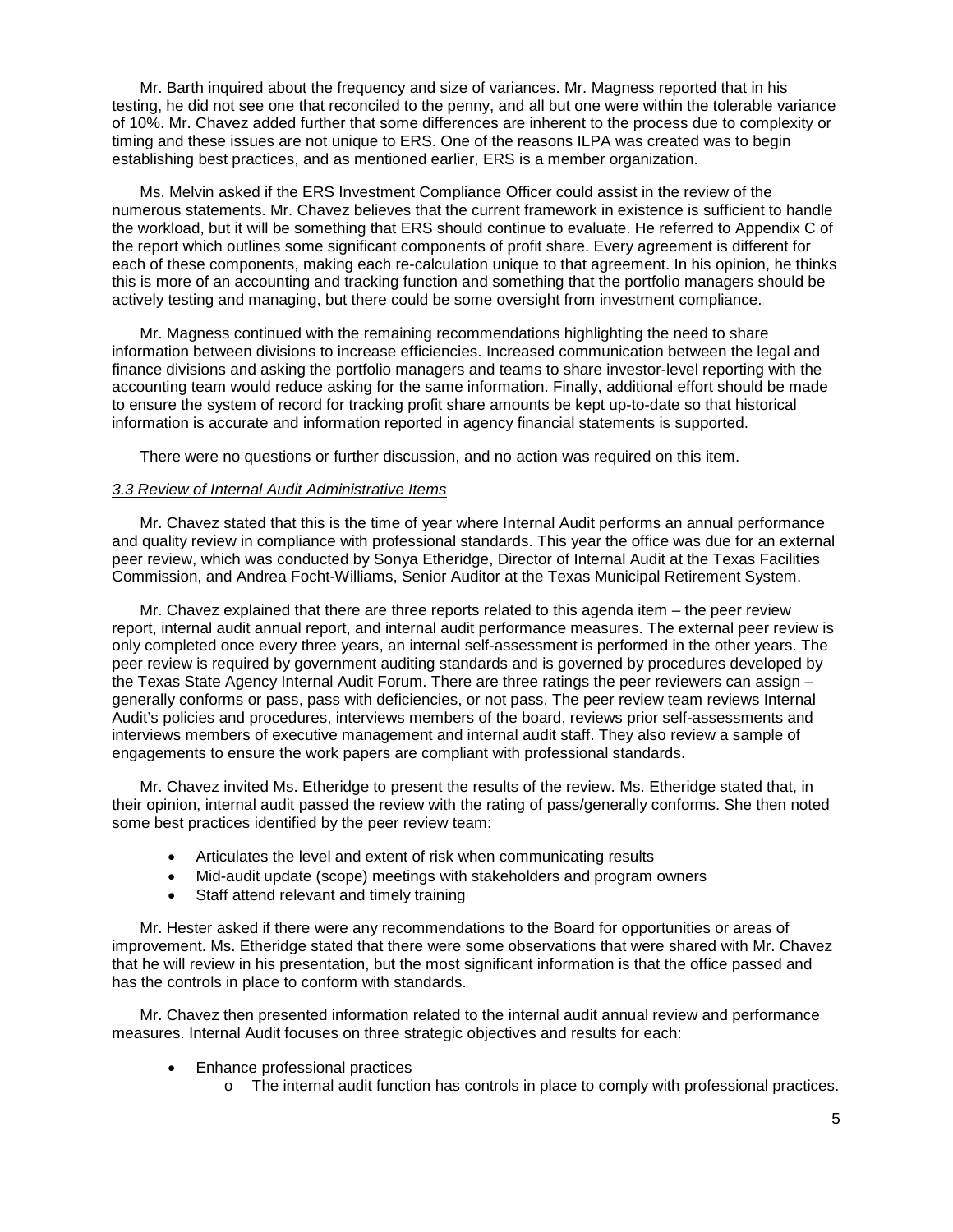- o Areas of improvement include documentation of required communication in consulting engagements, timeliness of review, data validation and analysis, and incorporating more formal documentation information technology risks.
- Enhance performance management and accountability
	- o From the stakeholder (executive and senior management) survey: the perception of internal audit within ERS is good and management believes internal audit addresses significant risks, but believe recommendations could be improved to address root cause and information technology proficiency of auditors could be improved.
- Grow people management
	- o A staff skills assessment showed that there is alignment between self-assessments and the Director's assessment, the staff is ethical, knows the standards and knows the business.
	- $\circ$  Training this past year was real time with two engagement leads getting relevant training right before or during the engagement. Auditors also attended the Association of Public Pension Fund Auditors Conference, which is an association of just public pension fund auditors. In addition, one staff member attended the Internal Audit Leadership Development Program and Internal Audit lead interns from the University of Texas at Austin on some ERS project work.

Mr. Chavez showed results of a question on the stakeholder survey which asked respondents to rate the maturity level of the ERS internal audit program. Respondents could select from five responses/stages, with "Initial Stage" being the lowest rating and "Controlling/Optimized Stage" being the highest. A total of 44% of the respondents said that it was integrated and all said it was integrated or higher (the Integrated Stage is the third stage in the maturity scale). This information was useful to Mr. Chavez in evaluating whether the internal audit function is adding value.

Dr. Kee asked about the lowest rated performance measure on the self-assessment, Percent of Audits within Audit Engagement Budgeted Hours, and how measures that do not meet their targets get focused on for improvement. Mr. Chavez explained that there was actually improvement in the second half of the year on that measure. This will always be a challenge though because it is a balance between completing the engagement and taking the time to provide extra value and be innovative during the engagements.

Ms. Melvin emphasized that quality must be the first priority and challenged Mr. Chavez to think about developing more measures or additional measures to measure quality, acknowledging that as an internal audit director herself it is a challenge to find measures of audit quality. Mr. Chavez noted recent discussions about this topic and that there are two performance measures that address quality for him – the percent of recommendations accepted by management and the number of days from end of fieldwork to draft report sent to the executive director. The number of recommendations accepted by management measures quality through acceptance that the work was adequately supported and accurate. Management can disagree with the recommendations. The second measure incorporates those standard audit milestone meetings, one of which is the end of fieldwork meeting when results are presented. If the time between finalizing the observations and the time the executive director gets the report is significant, it would show that the audit was not ready at the end of fieldwork, or maybe there was significant disagreement on the findings.

Mr. Barth asked about two 2019 strategic objectives, groom staff for leadership roles and decrease reliance on individual(s) – that he didn't see specifically addressed in the presentation. Mr. Chavez stated that those have been improved and would be addressed under the Grow People Management strategic objective. These are wrapped in the skills assessment performed in 2019 and the training. Mr. Chavez noted that a few years ago he was challenged with decreasing reliance and building more sustainability in processes, which has been accomplished more behind the scenes.

There were no questions or further discussion, and no action was required on this item.

## <span id="page-7-0"></span>**4. ADJOURNMENT**